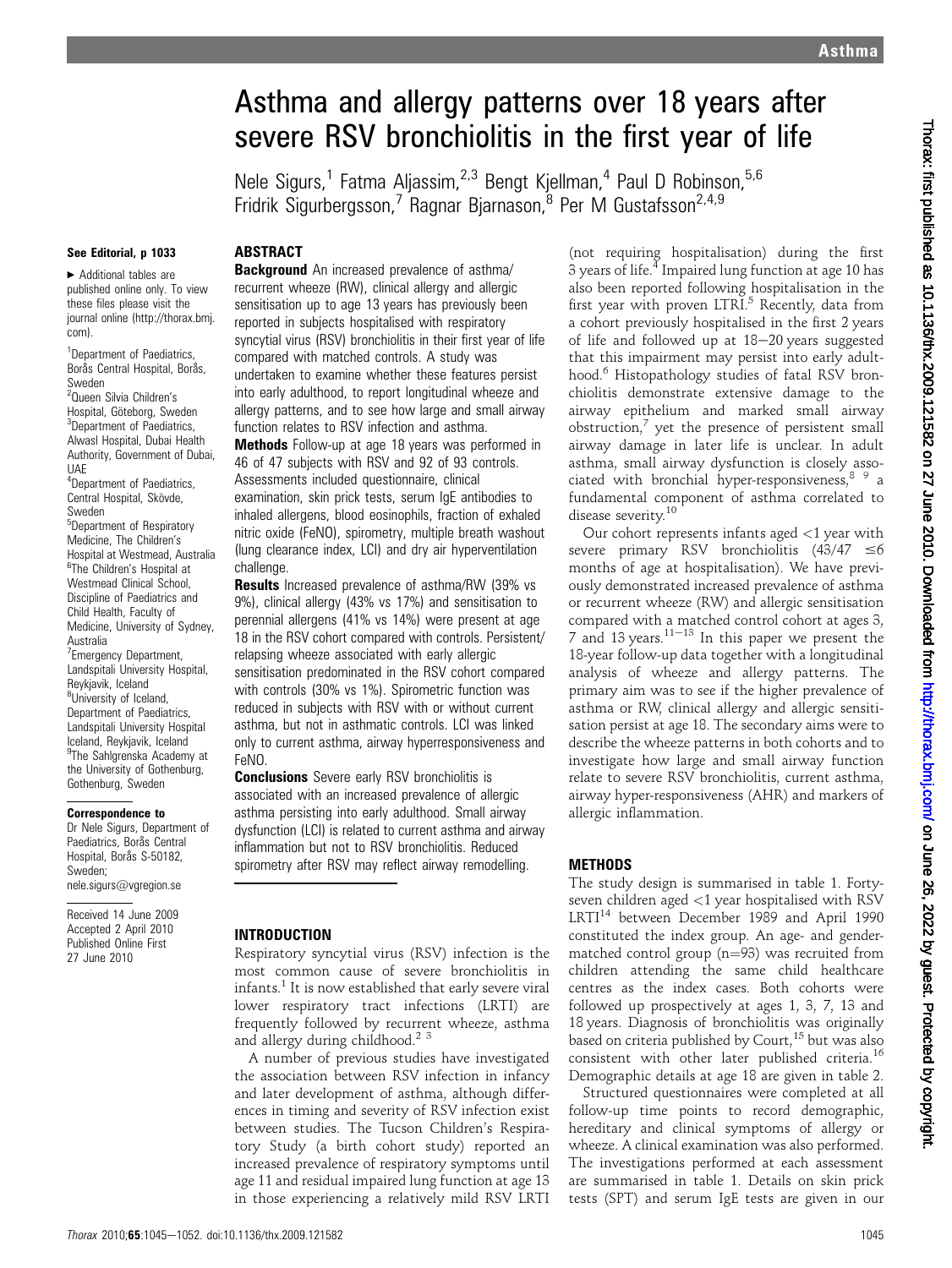|                                      | Age (years)       |                |                   |                         |                   |                   |  |  |
|--------------------------------------|-------------------|----------------|-------------------|-------------------------|-------------------|-------------------|--|--|
|                                      |                   | 1.5, 2 and 2.5 | 3                 | $\overline{\mathbf{z}}$ | 13                | 18                |  |  |
| Total number (RSV, controls)         | 47, 93            | 47, 93         | 47, 93            | 47, 93                  | 46, 92            | 46, 92            |  |  |
| % of cohort (RSV and controls)       | 100               | 100            | 100               | 100                     | 98.5              | 98.5              |  |  |
| Questionnaire                        | $\times$          | $\times$       | $\times$          | $\times$                | $\times$          | $\times$          |  |  |
| Examination                          | $\times$          |                | X                 | $\times$ (46, 89)       | $\times$ (45, 89) | $\times$ (42, 87) |  |  |
| Skin prick tests (RSV, controls)     | $\times$ (47, 92) |                | $\times$ (45, 92) | $\times$ (44, 89)       | $\times$ (42, 87) | $\times$ (41, 85) |  |  |
| Egg white                            | $\times$          |                | $\times$          | $\times$                |                   |                   |  |  |
| Cat                                  |                   |                | $\times$          | $\times$                | $\times$          | $\times$          |  |  |
| Dog                                  |                   |                |                   | $\times$                | $\times$          | $\times$          |  |  |
| Horse                                |                   |                |                   | $\times$                | $\times$          | $\times$          |  |  |
| <b>Birch</b>                         |                   |                | $\times$          | $\times$                | $\times$          | $\times$          |  |  |
| Timothy                              |                   |                |                   | $\times$                | $\times$          | $\times$          |  |  |
| Mugworth                             |                   |                |                   |                         | $\times$          | $\times$          |  |  |
| HDM (D pteronyssinus)                |                   |                | $\times$          | $\times$                | $\times$          | $\times$          |  |  |
| HDM (D farinae)                      |                   |                |                   |                         | $\times$          | $\times$          |  |  |
| Mould (Cladosporium herbarum)        |                   |                |                   | $\times$                | $\times$          | $\times$          |  |  |
| Mould (Alternaria alternata)         |                   |                |                   |                         | $\times$          | $\times$          |  |  |
| <b>Blood samples</b>                 |                   |                | $\times$          | $\times$ (44, 87)       | $\times$ (44, 86) | $\times$ (41, 85) |  |  |
| IgE to food allergens (Fx5)          |                   |                | $\times$          | $\times$                |                   |                   |  |  |
| IgE to inhaled allergens (Phadiatop) |                   |                | $\times$          | $\times$                | $\times$          | $\times$ (41, 85) |  |  |
| Blood eosinophil counts              |                   |                |                   |                         |                   | $\times$ (40, 86) |  |  |
| Lung function tests                  |                   |                |                   | $\times$ (44, 86)       | $\times$ (44, 86) | $\times$ (42, 86) |  |  |
| Spirometry                           |                   |                |                   | $\times$                | $\times$          | $\times$          |  |  |
| Multiple breath washout (LCI)        |                   |                |                   |                         |                   | $\times$ (41, 86) |  |  |
| <b>FeNO</b>                          |                   |                |                   |                         |                   | $\times$ (42, 86) |  |  |
| <b>DACh</b>                          |                   |                |                   |                         | $\times$ (43, 86) | $\times$ (41, 86) |  |  |

Table 1 Study design and proportion of the 47 children in the RSV cohort and the 93 in the control cohort seen at follow-up during the study period

Numbers in parentheses (RSV, controls) if differed from numbers followed up at that time point.

A skin prick test weal with a mean diameter ≥3 mm was regarded positive. Phadiatop (Pharmacia Upjohn Diagnostics AB, Uppsala, Sweden) is a screening test for antibodies to inhaled allergens. Fx5 (Pharmacia Upjohn Diagnostics AB, Uppsala, Sweden) is a screening test for food allergens.

HDM, house dust mite; DACh, dry air hyperventilation challenge; LCI, lung clearance index; FeNO, fractional exhaled nitric oxide; RSV, respiratory syncytial virus.

previous publications.<sup>11–13</sup> The specific IgE assay method used (ImmunoCAP) was consistent throughout the study period.

Spirometry was performed at baseline from age 7 and postbronchodilator at ages 13 and 18 years, according to American Thoracic Society recommendations,<sup>17</sup> and expressed as standard deviation scores (z-scores) using recently published normative data.<sup>18 19</sup> Inhaled long-acting  $\beta_2$  agonists were withheld for 24 h and short-acting  $\beta_2$  agonists or cromoglycates for 6 h prior to testing. Inhaled corticosteroids (ICS), if used, were not discontinued. Isocapnic dry air hyperventilation challenge (DACh) was performed after baseline spirometry at age 13 and 18 years (described in more detail in the online supplement). At age 18, prior to these lung function tests, the fraction of nitric oxide in expired air (FeNO) was measured in duplicate at an expiratory flow of 50 ml/s using the Niox Mino (Aerocrine, Stockholm, Sweden) and the mean FeNO result reported.

Multiple-breath washout (MBW) was performed before spirometry using sulfur hexafluoride ( $SF<sub>6</sub>$ ) as the marker gas and

| <b>Table 2</b> Demographic data and family history of the respiratory |
|-----------------------------------------------------------------------|
| syncytial virus (RSV) and control groups at age 18                    |

| <b>Variable</b>         | $RSV(n=46)$ | Controls $(n=92)$ |
|-------------------------|-------------|-------------------|
| Weight (kg)             | 65 (12)     | 70 (13)           |
| Height (cm)             | 174 (10)    | 174 (10)          |
| Parental atopy          | 30/46 (65%) | 52/92 (56%)       |
| Parental asthma         | 18/46 (39%) | 25/92 (27%)       |
| Tobacco smoke exposure  |             |                   |
| Active                  | 10/45 (22%) | 14/92 (15%)       |
| Passive (family member) | 19/45 (42%) | 40/92 (43%)       |
| Indoor furred pets      | 24/46 (52%) | 56/92 (61%)       |

Mean (SD) or proportions (percentages) of subjects are given. No significant differences were seen between the groups

a mass spectrometer for gas analysis and as previously described in detail elsewhere.<sup>20</sup> Lung clearance index (LCI) was calculated as the number of lung volume turnovers (ie, the cumulative expired volume divided by the functional residual capacity) needed to lower the end-tidal tracer gas concentration to 1/40th of the starting concentration. A high value of LCI thus indicates abnormal ventilation distribution. The mean LCI result from three MBWs in each subject was reported. In a previous study including healthy subjects, the mean, SD and upper limit of

**Table 3** Wheeze patterns defined from the presence/absence  $(+/-)$  of asthma/recurrent wheeze at four follow-up stations and the numbers of cases in each wheeze pattern group for each cohort

|                         | Age (years) |        |        |        |                 |                   |  |  |
|-------------------------|-------------|--------|--------|--------|-----------------|-------------------|--|--|
| Wheeze pattern          | 3           | 7      | 13     | 18     | $RSV(n=46)$     | Controls $(n=92)$ |  |  |
| Never wheeze            |             |        |        |        | $14(3, 11)$ *** | 69 (27, 42)       |  |  |
| <b>Transient wheeze</b> | $^{+}$      |        |        |        | 7(5, 2)         | 11(8, 3)          |  |  |
| Remitting/intermittent  |             |        | $^{+}$ |        | 7(4, 3)         | 4(2, 2)           |  |  |
|                         |             | $^{+}$ |        |        |                 |                   |  |  |
|                         |             | $^{+}$ | $^{+}$ |        |                 |                   |  |  |
|                         | $^{+}$      | $^{+}$ |        |        |                 |                   |  |  |
|                         | $^{+}$      | $^{+}$ | $^{+}$ |        |                 |                   |  |  |
| Late onset              |             |        | $^{+}$ | $^{+}$ | 4(1, 3)         | 7(3, 4)           |  |  |
|                         |             |        |        | $^{+}$ |                 |                   |  |  |
| Persistent/relapsing    | $^{+}$      | $^{+}$ | $^{+}$ | $^{+}$ | $14(7, 7)$ ***  | 1(1, 0)           |  |  |
|                         | $^{+}$      | -      | $^{+}$ | $^+$   |                 |                   |  |  |
|                         |             | $^{+}$ | $^{+}$ | $^{+}$ |                 |                   |  |  |
|                         | $^{+}$      | $^{+}$ |        | $^{+}$ |                 |                   |  |  |
|                         | $^{+}$      |        |        | $^{+}$ |                 |                   |  |  |

Male, female distribution shown in parentheses.

Statistical evaluation refers to comparison of proportion of subjects in the different wheeze pattern groups in the RSV and control cohorts: \*\*\*p<0.001. RSV, respiratory syncytial virus.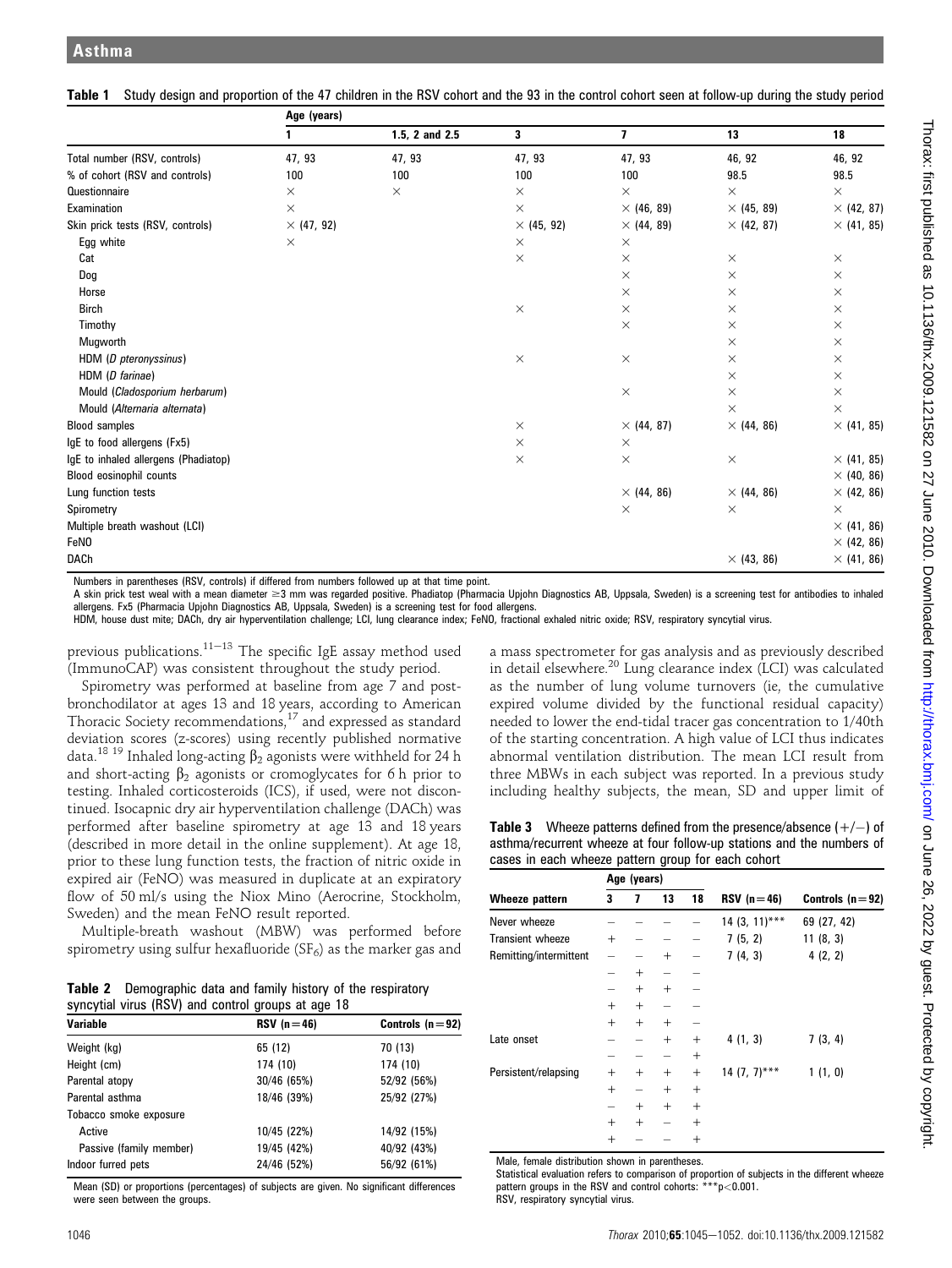normality (ULN; mean + 1.96 SD) for LCI were 6.33, 0.43 and 7.17, respectively.20

At each follow-up time point, asthma was defined as  $\geq 3$ episodes of physician-verified wheeze and RW as  $\geq 3$  episodes of parent-reported wheeze. Definitions of the wheezing patterns over time are shown in table 3. Allergic rhinoconjunctivitis (ARC) or clinical allergy was defined as rhinitis/conjunctivitis occurring at least twice following exposure to a particular allergen and unrelated to infection. Atopic dermatitis (AD) was defined as a pruritic, chronic or chronically relapsing non-infectious dermatitis. Allergic sensitisation implied occurrence of IgE antibodies estimated by SPT and/or serum IgE tests. Current disorder denotes symptoms over the last 12 months. Active and passive smoke exposures, the presence of pets in the household, and atopic or allergic heredity were assessed by questionnaire. A positive history of atopic disease (AD, ARC or asthma) in firstdegree relatives (parents or siblings) was based on physician diagnosis.

#### Statistical analyses

Yates' corrected  $\chi^2$  test was used for estimation of differences in prevalence among groups and subgroups. One-way ANOVA was used for parametric continuous variables and Tukey HSD for subsequent group comparisons, if the overall F-test was significant. A Mann-Whitney test was used to test group differences for non-parametric continuous variables. 95% CIs for mean and median differences were calculated.  $\chi^2$  tests for trend were used to assess the combined influence of group allocation (RSV vs control) and a parental history of physician-diagnosed asthma on asthma/RW, ARC and sensitisation at age 18. Pearson correlation tests were used to assess correlation of parametric data, while the Spearman rank test was used for non-parametric data. Kaplan-Meier survival analysis was used to compare time free from diagnosis of asthma, ARC, positive Phadiatop test or positive SPT to any perennial allergen at a follow-up station; p values based on Mantel-Cox log ranks were calculated. Multivariate logistic regression analyses were performed to establish risk factors for asthma/RW, asthma alone and ARC at age 18. ORs with 95% CI and p values were reported. Additionally, conditional logistic regression tests were performed to adjust for any degree of residual confounding due to the constitution of

the groups during the study period. SPSS Version 15.0 software for Windows (SPSS Inc, Chicago, Illinois, USA), SPSS Sample-Power 2.0 software and CI Analysis software version 2.1.2 (Trevor Bryant, University of Southampton) were used for the statistical analyses.

#### RESULTS

Forty-six of the 47 subjects with RSV and 92 of the 93 controls were followed up to 18 years of age. The demographic details of the two cohorts at age 18 are summarised in table 2, and from age  $1-18$  years in table E1 in the online supplement. No significant differences were seen at age 18.

#### Cross-sectional data at age 18

Current asthma/RW was documented in 18 of 46 (39%) subjects with RSV and 8 of 92 (9%) controls ( $p=0.001$ ). Current asthma alone was found in 15 of 46 (33%) subjects with RSV and 6 of 92  $(7%)$  controls  $(p<0.001)$ . ARC was diagnosed in 20 of 46 subjects with RSV (43%) and 16 of 92 (17%) controls ( $p=0.002$ ). No difference was found in the prevalence of AD (5 of 46 (11%) subjects with RSV vs 8 of 92 (9%) controls).

The prevalence of sensitisation determined by SPT was significantly increased in the RSV cohort compared with controls to any animal dander (cat, dog, horse) (33% vs 11%;  $p=0.005$ ) or any perennial (animal danders and house dust mites (HDM)) (41% vs 14%;  $p=0.001$ ) (see table E2 in online supplement). A higher prevalence of positive Phadiatop responses was seen in the RSV cohort  $(56\% \text{ vs } 28\%, \text{ p} = 0.005)$ (see table E2 in online supplement). For the whole cohort, the most commonly identified specific IgE antibodies performed in those testing positive to Phadiatop screening were to 'any perennial' (39 of 126, 31%), and were significantly increased in subjects with RSV compared with controls (51% vs 21%;  $p=0.001$ ).

Airway function data are summarised in table 4. Reduced spirometric airway function (forced expiratory volume in 1 s (FEV<sub>1</sub>), ratio of FEV<sub>1</sub> to forced vital capacity (FVC) and forced expiratory flow at  $25-75\%$  FVC (FEF<sub>25-75</sub>)) was documented in the RSV cohort compared with controls, but LCI did not differ. AHR, bronchodilator response and blood eosinophil cell counts were greater in the RSV cohort than in the controls, but FeNO

|  | Table 4 Airway function and inflammatory markers in RSV and control groups at age 18 years |  |  |  |  |  |
|--|--------------------------------------------------------------------------------------------|--|--|--|--|--|
|--|--------------------------------------------------------------------------------------------|--|--|--|--|--|

|                                           | $RSV(n=46)$         | Control $(n=92)$    | 95% CI for difference |
|-------------------------------------------|---------------------|---------------------|-----------------------|
| Resting                                   |                     |                     |                       |
| $FEV1$ (z-score)                          | $-0.28(0.93)$       | 0.11(1.08)          | $0.00$ to $0.7*$      |
| FEV <sub>1</sub> /FVC (z-score)           | $-0.68(0.85)$       | $-0.08(1.03)$       | $0.24$ to $0.97**$    |
| $FEF_{25-75}$ (z-score)                   | $-0.60(0.77)$       | $-0.05(0.85)$       | $0.25$ to $0.86***$   |
| LCI                                       | 6.63(0.52)          | 6.59(0.43)          | $-0.21$ to 0.13       |
| Challenge (DACh)                          |                     |                     |                       |
| Fall in FEV <sub>1</sub> $(\%)$           | $4.7(0.0 - 37.8)$   | $3.1(0.0-42.8)$     | $0.0$ to $3.2*$       |
| Post-bronchodilation                      |                     |                     |                       |
| Rise in FEV <sub>1</sub> $(\%)$           | $5.9(0.0-10.5)$     | $3.1(0.0-10.4)$     | $0.5$ to $3.4***$     |
| $FEV1$ (z-score)                          | 0.16(0.71)          | 0.38(1.30)          | $-0.18$ to $0.61$     |
| FEV <sub>1</sub> /FVC (z-score)           | $-0.04$ (0.88)      | 0.42(0.95)          | $0.11$ to $0.80**$    |
| $FEF_{25-75}$ (z-score)                   | $-0.01$ (0.78)      | 0.38(0.83)          | $0.09$ to $0.69*$     |
| Inflammatory markers                      |                     |                     |                       |
| FeNO (ppb)                                | $14(6-84)$          | $13(5 - 74)$        | $-1$ to 5             |
| Blood eosinophil counts $(\times 10^9/1)$ | $0.20(0.04 - 0.57)$ | $0.14(0.01 - 0.79)$ | $0.01$ to $0.10**$    |

Data are shown as mean (SD) or median (range).

For normally distributed data, differences between the two groups are shown with 95% CI for the mean values and for non-normally distributed data as the 95% CI for the medians.  $*p$ <0.05,  $*p$ <0.01,  $***p$ <0.001.

For exact number of subjects in RSV and control group performing each test, see Table 1.

DACh, isocapnic dry air hyperventilation challenge; FEF<sub>25-75</sub>, forced expiratory fraction at 25-75% forced vital capacity; FeNO, fraction exhaled nitric oxide; FEV<sub>1</sub>, forced expiratory volume in 1 s; FVC, forced vital capacity; LCI, lung clearance index; ppb, parts per billion; RSV, respiratory syncytial virus.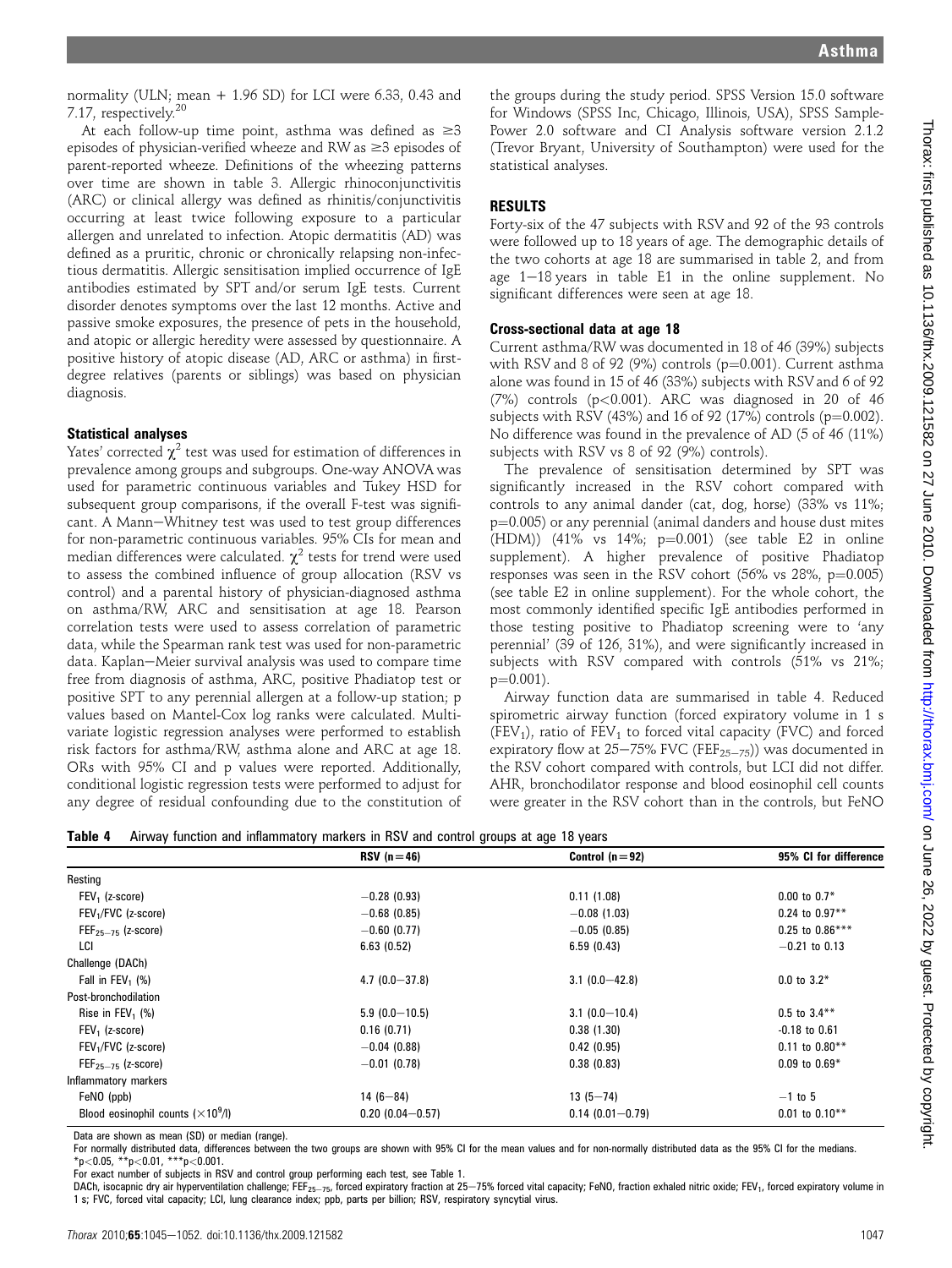|  | Table 5 Airway function and inflammatory markers in RSV versus control subjects with or without current asthma/RW at age 18 years |  |  |  |  |  |  |  |  |
|--|-----------------------------------------------------------------------------------------------------------------------------------|--|--|--|--|--|--|--|--|
|--|-----------------------------------------------------------------------------------------------------------------------------------|--|--|--|--|--|--|--|--|

|                                     | <b>Current asthma/RW</b> |                     |                       | No current asthma/RW |                     |                       |  |
|-------------------------------------|--------------------------|---------------------|-----------------------|----------------------|---------------------|-----------------------|--|
|                                     | $RSV(n=18)$              | Controls $(n=8)$    | 95% CI for difference | $RSV(n=24)$          | Controls $(n=78)$   | 95% CI for difference |  |
| Resting                             |                          |                     |                       |                      |                     |                       |  |
| $FEV1$ (z-score)                    | $-0.64(0.85)$            | 0.05(0.77)          | $-0.03$ to 1.42       | 0.00(0.91)           | 0.11(1.11)          | $0.00$ to $0.77*$     |  |
| FEV <sub>1</sub> /FVC (z-score)     | $-0.89(0.82)$            | 0.08(1.37)          | $0.09$ to $1.86*$     | $-0.53(0.86)$        | $-0.10(1.00)$       | $0.24$ to $0.97**$    |  |
| $FEF25–75$ (z-score)                | $-0.89(0.71)$            | $-0.06$ (0.86)      | $0.17$ to $1.50*$     | $-0.38(0.75)$        | $-0.05(0.85)$       | $0.25$ to $0.86***$   |  |
| LCI                                 | 6.88(0.63)               | 6.89(0.25)          | $-0.46$ to 0.49       | 6.44(0.31)           | 6.56(0.43)          | $-0.21$ to 1.29       |  |
| Challenge (DACh)                    |                          |                     |                       |                      |                     |                       |  |
| Fall in FEV <sub>1</sub> $(\%)$     | $8.5(0.0 - 37.8)$        | $7.5(0.3 - 42.8)$   | $-5.5$ to 11.5        | $3.6(0.0-9.3)$       | $3.1(0.0-22.1)$     | $-0.9$ to 1.8         |  |
| Post-bronchodilation                |                          |                     |                       |                      |                     |                       |  |
| Rise in $FEV_1$ (%)                 | $6.5(0.0-10.2)$          | $2.5(0.0-9.9)$      | $-0.3$ to 6.3         | $5.4(0.0-10.5)$      | $3.1(0.0-10.4)$     | $-0.0$ to 3.2**       |  |
| $FEV1$ (z-score)                    | $-0.18(0.79)$            | 0.25(1.05)          | $-0.34$ to 1.20       | 0.41(0.81)           | 0.39(1.15)          | $-0.18$ to 0.61       |  |
| FEV <sub>1</sub> /FVC (z-score)     | $-0.23(0.83)$            | 0.48(1.06)          | $-0.09$ to 1.50       | 0.11(0.90)           | 0.41(0.95)          | $0.11$ to $0.80**$    |  |
| $FEF_{25-75}$ (z-score)             | $-0.29(0.76)$            | 0.48(0.72)          | $0.11$ to $1.43*$     | 0.19(0.74)           | 0.37(0.84)          | $0.11$ to $0.69*$     |  |
| Inflammatory markers                |                          |                     |                       |                      |                     |                       |  |
| FeNO (ppb)                          | $22(6-84)$               | $15(7 - 51)$        | $-7$ to 26            | $13(6 - 54)$         | $12(5 - 74)$        | $-3$ to 3             |  |
| Blood eosinophils $(\times 10^9/l)$ | $0.33(0.06 - 0.57)$      | $0.16(0.04 - 0.31)$ | $0.01$ to $0.27*$     | $0.16(0.04 - 0.37)$  | $0.14(0.01 - 0.79)$ | $-0.02$ to 0.06       |  |

Data are shown as mean (SD) or median (range).

For normally distributed data differences between the two groups are shown with 95% CI for the mean values and for non-normally distributed data as the 95% CI for the medians.  $*_{p<0.05}$ ,  $*_{p<0.01}$ ,  $*_{*p<0.001}$ .

DACh, isocapnic dry air hyperventilation challenge; FEF<sub>25-75</sub>, forced expiratory fraction at 25-75% forced vital capacity; FeNO, fraction exhaled nitric oxide; FEV<sub>1</sub>, forced expiratory volume in 1 s; FVC, forced vital capacity; LCI, lung clearance index; ppb, parts per billion; RSV, respiratory syncytial virus; RW, recurrent wheeze.

was not.  $FEV_1/FVC$  and  $FEF_{25-75}$  remained lower in the RSV cohort after bronchodilation. Subjects with RSV had lower spirometry results than the controls, irrespective of current asthma/RW diagnosis (table 5). Spirometry findings were similar in controls with or without current asthma/RW. LCI was significantly raised in subjects with RSV ( $p=0.006$ ) and controls  $(p=0.033)$  with current asthma/RW compared with corre-

sponding subjects without asthma (see table E3 in online supplement). Only LCI differed significantly between the controls with and those without current asthma/RW (see table E4 in online supplement). In the RSV cohort, the maximum percentage fall in  $FEV_1$  after dry air challenge correlated significantly with LCI ( $r^2 = 0.44$ ; p<0.001), FeNO levels ( $r^2 = 0.26$ ;  $p<0.001$ ) and with blood eosinophil counts ( $r^2=0.12$ ;  $p=0.011$ ),



Figure 1 Proportion (%) with (A) current asthma/recurrent wheeze, (B) current allergic rhinoconjunctivitis, (C) current positive Phadiatop test and (D) current positive skin prick test to perennial allergens in respiratory syncytial virus (RSV) and control cohorts with respect to heredity for asthma.  $\chi$ test for trend was used in all graphs and error bars denote 95% CI.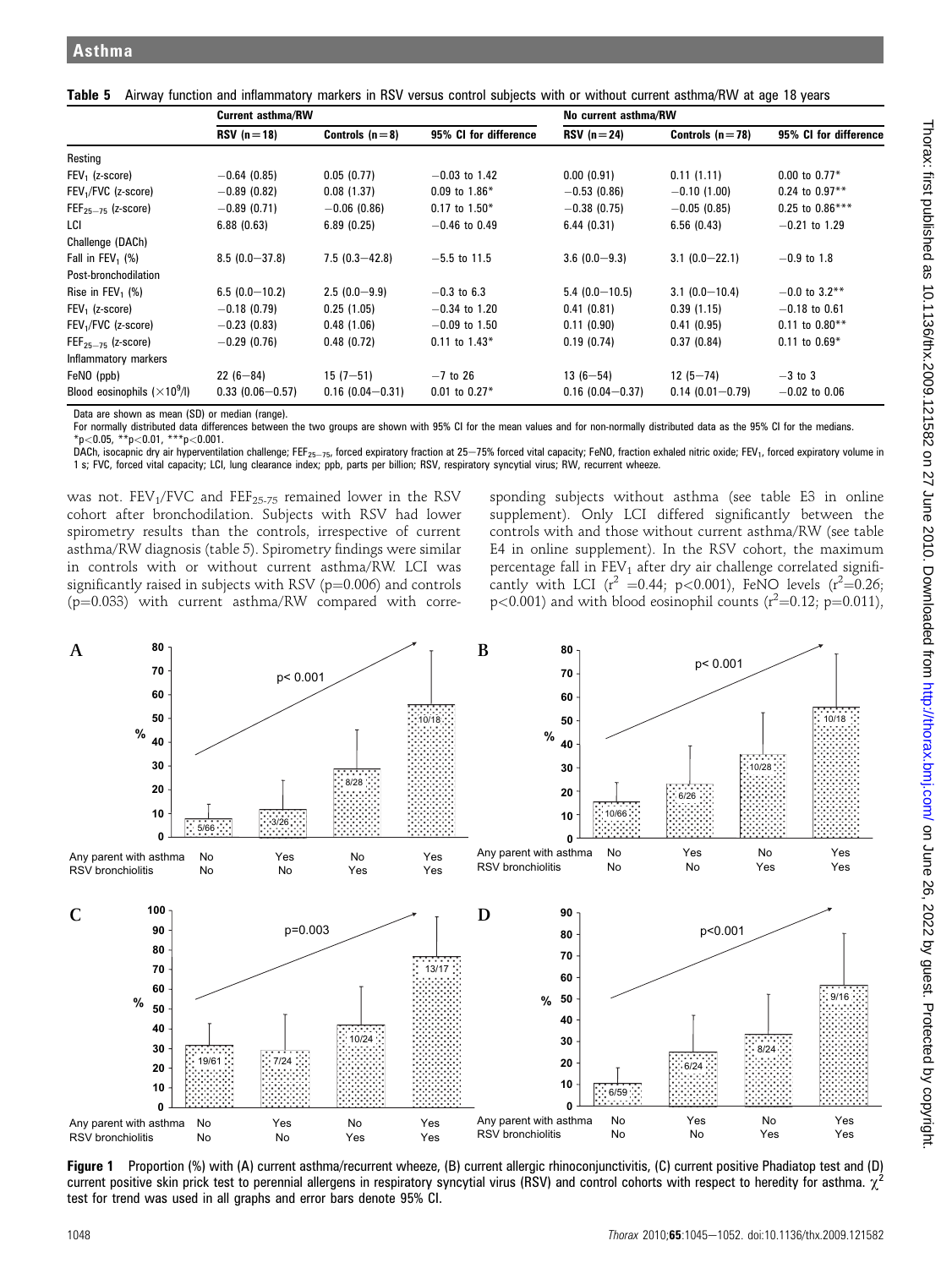but not with spirometry results (see table E5 in online supplement). Among the subjects with current asthma/RW, regression analyses also demonstrated significant relationships between LCI and the maximum percentage fall in  $FEV<sub>1</sub>$  after dry air challenge  $(r^2=0.26; p=0.005)$  and between LCI and FeNO  $(r^2=0.29; p=0.003)$ .

#### Family history and other risk factors for asthma and ARC at age 18

A family history of asthma and atopy did not differ between the RSV and control cohorts at age 18. A number of risk factors for current asthma/RW, current asthma and current ARC, respectively, were assessed using multivariate logistic regression analyses including both cohorts. For current asthma/RW and for current asthma, the risk factors included were: allocation (RSV/ control), gender, domestic furred pets in the first year of life, parental smoking in the first year of life, own smoking at age 18, current ARC of the subjects themselves, physician-diagnosed parental ARC and physician-diagnosed parental asthma.

For current asthma/RW, only RSV (OR 6.2; 95% CI 2.0 to 19.2; p<0.001) and current ARC of the subjects (OR 6.1; 95% CI 2.1 to 18.1; p<0.001) were significant independent risk factors. For current asthma alone, similar results were found (RSV: OR 7.2 (95% CI 2.1 to 23.9; p<0.001); current ARC: OR 4.4 (95% CI 1.4 to 14.0;  $p < 0.001$ )).

The risk factors included in the analysis for current ARC were the same, except for current ARC of the subjects. Only RSV (OR 3.6; 95% CI 1.6 to 8.5;  $p=0.003$ ) was a significant independent risk factor. Corresponding conditional logistic regression tests gave similar results (see table E6 in the online supplement).

Numerically, the RSV subgroup with a parental history of asthma had a higher prevalence of asthma/RW, ARC and positive sensitisation than the RSV subgroup without parental asthma, but no significant differences were found  $(p=0.058-0.308)$ . The statistical power to detect significant differences between the RSV subgroups was <50%. For the two cohorts analysed together, however, the combination of RSV allocation and history of parental asthma resulted in significant trends for disease and sensitisation (figure  $1A-D$ ).

#### Longitudinal data over the entire study period: subjects with RSV versus controls

Kaplan-Meier survival plots for time free from asthma diagnosis, ARC diagnosis, positive Phadiatop test or positive SPT are shown in figure 2A-D. The RSV group had significantly shorter time free from these diagnoses and test findings.

Reduced lung function in the RSV cohort was evident from the age of 7 years (mean (SD) baseline  $\text{FEF}_{25-75}$  z-scores in RSV



Figure 2 Proportion (%) of subjects in the respiratory syncytial virus and control cohorts who never had (A) an asthma diagnosis at follow-up at ages 3, 7, 13 and 18 years (log rank (Mantel-Cox)  $\chi^2$  21.0; df 1; p<0.001); (B) an allergic rhinoconjunctivitis diagnosis at follow-up at ages 3, 7, 13 and 18 years (log rank (Mantel-Cox)  $\chi^2$  15.5; df 1; p<0.001); (C) a positive Phadiatop test at follow-up at ages 3, 7, 13 and 18 years (log rank (Mantel-Cox)  $\chi^2$  8.3; df 1; p=0.004); and (D) a positive skin prick test at follow-up at ages 3, 7, 13 and 18 years (log rank (Mantel-Cox)  $\chi^2$  8.0; df 1; p=0.005).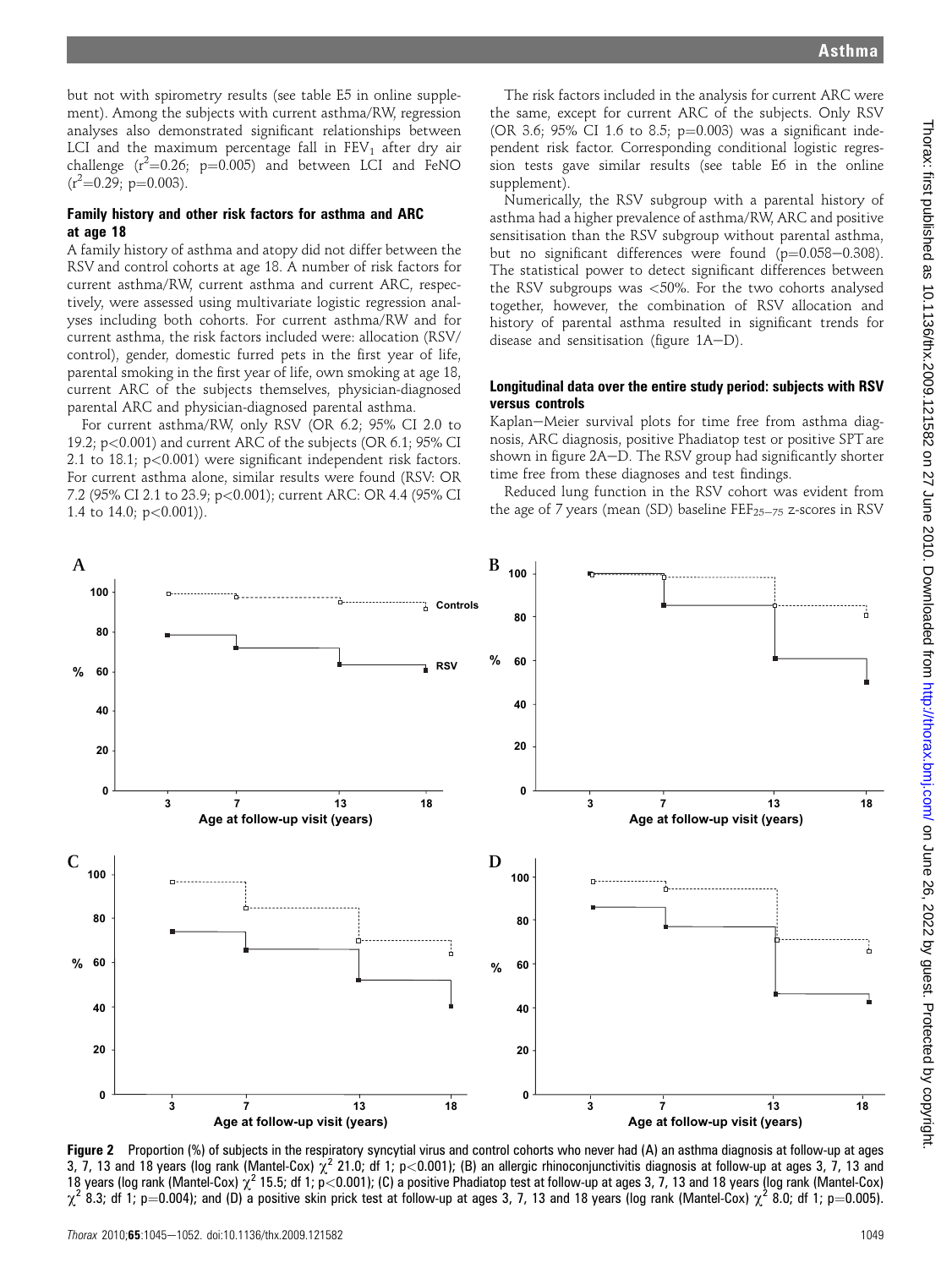group vs controls at age 7: -0.63 (1.04) vs -0.22 (0.95) (95% CI  $0.05$  to  $0.77$ ; p= $0.025$ ); at age 13:  $-0.58$  (0.77) vs  $-0.12$  (0.78)  $(95\% \text{ CI } 0.17 \text{ to } 0.74; \text{ p} = 0.002)$ . At ages 13 and 18 a greater fall in FEV<sub>1</sub> after DACh was seen in subjects with RSV.<sup>13</sup>

#### Wheeze patterns up to age 18 years

The persistent/relapsing asthma/RW pattern occurred more frequently in the RSV cohort with fewer non-wheezers in the RSV group (table 3). No difference in other wheeze patterns was seen. All 14 individuals with a persistent/relapsing asthma/RW pattern in the RSV cohort had current symptoms on at least two time points (seven on all four and six on three occasions). Asthma/RW was noted from age 3 in 11 of 14 subjects in this group. The one individual in the control group with persistent/ relapsing asthma had symptoms at all occasions from age 7. Nine subjects with RSV (7 with persistent/relapsing asthma/ RW and 2 with late onset asthma/RW) and 3 control subjects with late-onset asthma/RW were treated with ICS ( $p=0.002$ ). The persistent/relapsing group (14 RSV and 1 control) was characterised by the highest prevalence of co-existing ARC (figure 3A) and sensitisation (figure 3B). The significantly higher prevalence of sensitisation was evident at ages 3, 7 and 13, and similarly for ARC at age 7 and 13 (data not shown).

At 18 years of age the persistent/relapsing wheeze group had significantly lower airway function (FEV<sub>1</sub>, FEV<sub>1</sub>/FVC and  $FEF_{25-75}$  z-scores), higher LCI and AHR than the non-wheeze group (table 6). Bronchodilator response, FeNO and blood eosinophil counts were significantly increased compared with never wheezers only in the persistent/relapsing asthma/RW group.

## **DISCUSSION**

The previously reported over-representation of asthma (and asthma/RW), clinical allergy and allergic sensitisation in this RSV cohort persisted into early adulthood. The high prevalence of current asthma/RW in the RSV cohort was due to a high proportion of subjects with early-onset allergy-associated wheezing persisting through childhood and adolescence, and was accompanied by reduced airway function, elevated FeNO and eosinophil counts. A history of hospitalisation for RSV bronchiolitis was the only significant risk factor identified at age 18 for current asthma/RW, asthma alone or ARC.

At age 18, spirometry results were reduced in subjects with RSV with or without current asthma/RW compared with corresponding controls, but subjects with RSV without current asthma did not show evidence of small airway dysfunction as measured by LCI. Spirometry results showed no relationship with AHR or markers of allergic inflammation. In contrast, small airway dysfunction (LCI) correlated with current asthma, AHR and FeNO, a marker of ongoing allergic airway inflammation.

This controlled follow-up study and its findings are unique. It describes the development of asthma and allergy prospectively after severe primary RSV bronchiolitis in the first year life, and has involved several follow-up time points from infancy to young adulthood, all with very high attendance rates. The subsequent high frequency of early-onset allergic asthma persisting to age 18 has not previously been reported. Only two other prospective studies of RSV have documented a high prevalence of early sensitisation comparable to ours at 1 year<sup>21</sup> and 3 years of age. $^{22}$ 

The debate between a causal or genetic predisposition relationship between RSV and asthma has continued for decades and cannot be answered by this study. Two recent large registrybased studies have attempted to answer this question, with each

declaring opposite conclusions.<sup>23</sup>  $^{24}$  The weaknesses in the study designs and the difficulties in answering this question have been highlighted in a recent editorial.<sup>25</sup> RSV-positive infants with wheezing may include both those with primary RSV LRTI or those with an existing non-atopic or atopic wheezing disorder exacerbated by RSV. In our cohort, 91% of the index subjects were 6 months or younger when admitted and only one had a previous history of lower airway symptoms, which strongly suggests that our cohort comprises subjects with early primary severe RSV LRTI. It is thought that early infancy, with a relatively Th-2 skewed immune system, may constitute a particularly vulnerable period of life for subsequent development of asthma following severe viral LRTI.<sup>3</sup> Viral airway infections and atopy may interact in a multiplicative way to promote asthma development in young childhood.<sup>26</sup> In addition, predisposition to both early severe RSV bronchiolitis and allergic sensitisation may be related to the interleukin (IL)-13/IL-4 gene locus.<sup>27</sup> Potential hereditary susceptibility to RSV bronchiolitis has also been reported.<sup>28</sup>

Potential confounding factors do exist within our cohort. Mallia and Johnston<sup>29</sup> have previously suggested that the higher rate of asthma in our RSV cohort compared with controls could be due to selection bias generated by the selection of controls contemporaneously from the same child healthcare centres as the index cases. Theoretically, our selection process during an ongoing RSV epidemic could generate controls with a lower susceptibility for severe RSV bronchiolitis and a lower risk for subsequent allergic asthma if severe RSV bronchiolitis and subsequent allergic asthma are markers of the same genotype. There are two main reasons



Figure 3 Proportion (%) of subjects with (A) allergic rhinoconjunctivitis in different wheezing phenotypes (overall  $\chi^2$  p<0.001, \*\*p<0.01, \*\*\*p<0.001 vs the no-wheeze phenotype) and (B) positive Phadiatop test in different wheezing phenotypes (overall  $\chi^2$  p<0.001, \*\*\*p<0.001 vs the no-wheeze phenotype). Error bars denote 95% CI. RSV, respiratory syncytial virus.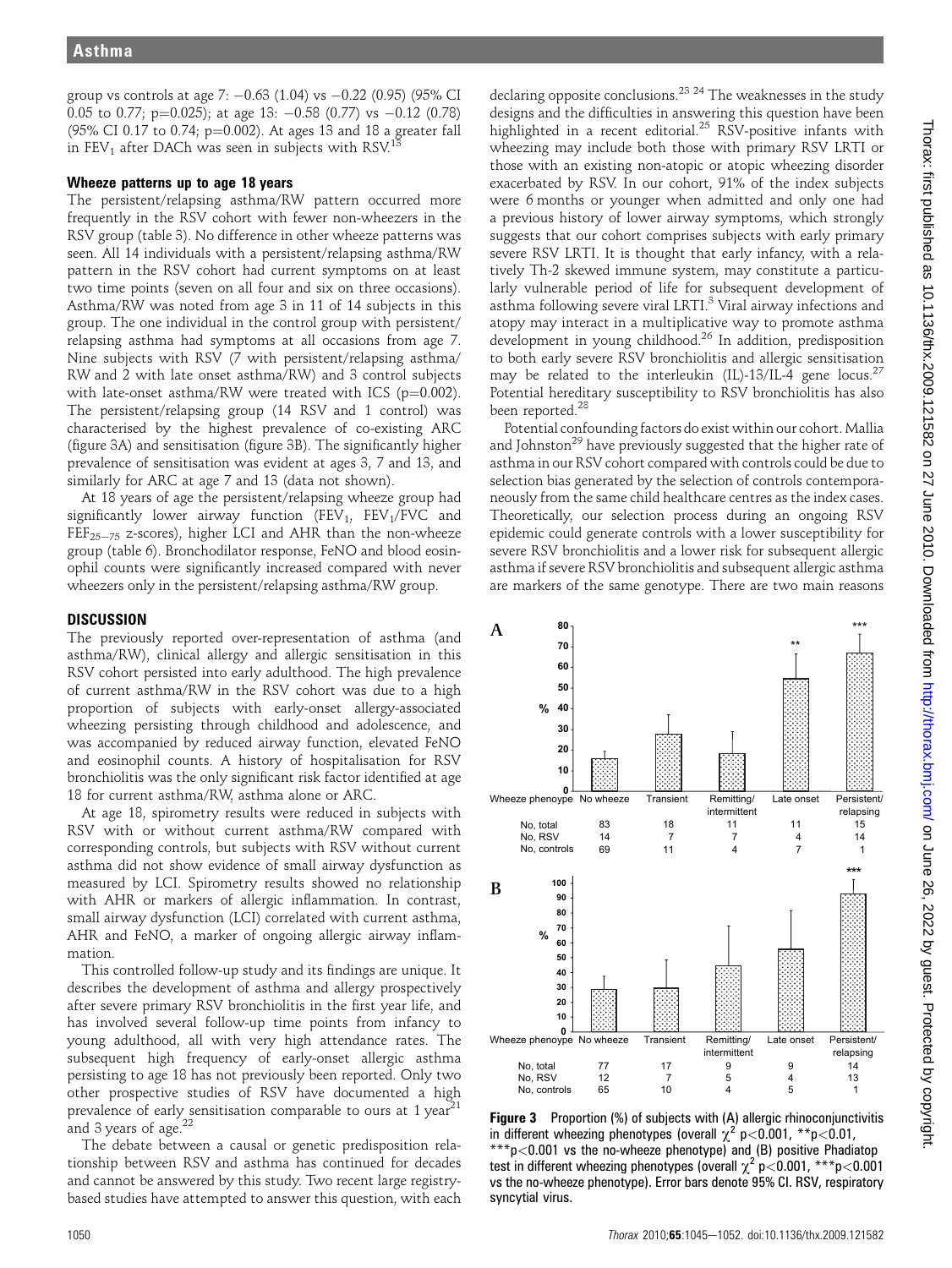Table 6 Airway function and inflammatory markers in the different wheeze pattern groups for the entire cohort at age 18 years

| <b>Variable</b>                     | Never wheeze        | <b>Transient wheeze</b> | Remitting/intermittent wheeze | Persistent/relapsing wheeze | Late onset wheeze   |
|-------------------------------------|---------------------|-------------------------|-------------------------------|-----------------------------|---------------------|
| Number of subjects                  | 83                  | 18                      | 11                            | 15                          | 11                  |
| Airway function                     |                     |                         |                               |                             |                     |
| $FEV1$ (z-score)                    | 0.10(0.93)          | 0.15(1.63)              | $-0.16(0.97)$                 | $-0.80(0.79)$ *             | 0.07(0.74)          |
| FEV <sub>1</sub> /FVC (z-score)     | $-0.14(0.97)$       | $-0.25(1.21)$           | $-0.62$ (1.02)                | $-0.91(0.88)$ *             | $-0.16(1.24)$       |
| $FEF25-75$ (z-score)                | $-0.08(0.83)$       | $-0.16(0.89)$           | $-0.45(0.85)$                 | $-0.93(0.73)$ **            | $-0.24(0.85)$       |
| LCI                                 | 6.54(0.38)          | 6.52(0.55)              | 6.46(0.35)                    | $6.81(0.42)^*$              | $6.97(0.67)$ **     |
| FeNO (ppb)                          | $13(6 - 74)$        | $12(6 - 34)$            | $21(5-34)$                    | $25(7-84)$ *                | $18(7 - 69)$        |
| Challenge (DACh)                    |                     |                         |                               |                             |                     |
| Fall in FEV <sub>1</sub> $(\%)$     | $3.1(0.0 - 11.3)$   | $4.5(0.0 - 22.1)$       | $1.1(0.0 - 6.4)$              | $8.0(0.0-31.0)$ ***         | $11.8(0.3 - 42.8)$  |
| Reversibility                       |                     |                         |                               |                             |                     |
| Rise in $FEV_1$ (%)                 | $3.0(0.0-10.6)$     | $4.8(0.0 - 10.2)$       | $6.1(0.6-10.2)$               | $6.7(0.0-10.2)$ *           | $5.4(0.0 - 7.8)$    |
| Inflammatory markers                |                     |                         |                               |                             |                     |
| Blood eosinophils $(\times 10^9/l)$ | $0.13(0.01 - 0.79)$ | $0.18(0.04 - 0.72)$     | $0.16(0.09 - 0.20)$           | $0.30(0.06 - 0.57)$ **      | $0.19(0.04 - 0.47)$ |

Data are displayed as mean (SD) or median (range).

Statistical analyses refer to comparison with the non-wheeze group. \*p<0.05, \*\*p<0.01, \*\*\*p<0.001.

DACh, dry air hyperventilation challenge; FEF<sub>25-75</sub>, forced expiratory fraction at 25-75% forced vital capacity; FeNO, fraction exhaled nitric oxide; FEV<sub>1</sub>, forced expiratory volume in 1 s; FVC, forced vital capacity; ppb, parts per billion.

why we do not feel that selection bias significantly affected our results. First, the RSV cohort had the same ARC and asthma parental/sibling heredity prevalence as the controls, and the RSV and control cohorts had a similar prevalence of AD. Second, the control group had a similar prevalence of current asthma/RW, ARC and positive SPT at age 13 to a recent population-based sample of  $12-13$ -year-old Swedish children living in an overlapping geographical area (8.5%, 17% and 22.5%, respectively).<sup>3031</sup> Our study was intended to be a descriptive study and, as such, was not powered to detect differences in hereditary rates of allergic disease/asthma between asthmatic and non-asthmatic index cases. Fifty index cases in each group would have been required to achieve adequate power. Nevertheless, there are indications that early severe RSV bronchiolitis is associated with a greater increased risk for subsequent asthma, clinical allergy and allergic sensitisation when combined with a history of parental asthma (figure  $1$  A-D).

The FEV<sub>1</sub>/FVC ratio and the FEF<sub>25-75</sub>, the most reliable and the most sensitive spirometric indices of airway obstruction, respectively, were reduced both at baseline and post-bronchodilator in our RSV cohort. Airway obstruction was most pronounced in subjects with a persistent/relapsing wheezing pattern at age 18, and this pattern could be traced back to ages 7 and 13 years. Interestingly, spirometric indices were also reduced in subjects with RSV without current asthma. These changes may reflect premorbid airway function<sup>32</sup> or the presence of airway remodelling due to a severe RSV infection occurringduring a critical period of lung development, with or without subsequent interaction with early allergic sensitisation.<sup>2</sup> <sup>33</sup> Young age at first wheezing episode is an important risk factor for subsequent persistent asthma in sensitised cohorts.<sup>34</sup>

In the present study LCI was increased in both RSV and control subjects with current asthma, while spirometry results were impaired only in the subjects with RSV. Increased LCI can result from non-uniformity of ventilation distribution among lung regions sharing branch points in the conducting airway zone or even more peripherally in the vicinity of the terminal bronchioles.<sup>35</sup> <sup>36</sup> These results suggest that residual small airway dysfunction is not a result of RSV infection per se but is related to a subsequent diagnosis of asthma. Peripheral airway obstruction and the patchy distribution of airway disease are both recognised characteristics of asthma.<sup>9 37</sup> Our findings are consistent with other studies documenting raised LCI, despite

normal spirometry, in subjects with current mild asthma aged 5-15 years,<sup>38</sup> and normal small airway function in an RSV cohort without asthma followed up at age 10 using singlebreath nitrogen washout.<sup>5</sup> The marked alveolarisation and completion of distal airway formation occurring during the first three years of life may compensate for the more peripheral airway sequelae of early severe RSV infection, while more proximal changes persist. Increased AHR was present in the subjects with asthma, although not to the magnitude previously reported in other studies, in part due to the decision not to withhold ICS prior to testing. A fall in  $FEV<sub>1</sub>$  of 10% or more (mean 22.1%) was seen in 8 of 41 subjects with RSV and in 5 of 86 tested controls (mean 20.1%;  $p=0.038$ ;  $\chi^2$  with Yates' correction). Despite this, a significant correlation of LCI but not spirometry with AHR was ween in our RSV cohort and confirms the important findings of Downie et al. <sup>8</sup> LCI but not spirometry was also significantly correlated with ongoing airway inflammation (FeNO).

In summary, this study shows that severe primary RSV bronchiolitis in the first year of life is frequently followed by allergic asthma persisting into early adulthood. Subjects with RSV with and without current asthma/RW have reduced airway function as measured by spirometry. Ventilation inhomogeneity, a measure of small airway function, is normal in subjects with RSV without current asthma but is linked to current asthma, AHR and ongoing airway inflammation. Our findings suggest that early severe RSV bronchiolitis has lifelong consequences of allergic asthma and airway remodelling.

Acknowledgements The authors thank Mrs Gunilla Holmgren Wallmyr for skilful assistance at all follow-up visits in this study and Mr Salmir Nasic for statistical advice.

**Funding** The study was supported by grants from the Regional Health Care Authority of West Sweden, from Borås Hospital, the Fokus Foundation and SeBe's Fund.

#### Competing interests None.

**Ethics approval** This study was conducted with the approval of the Human Research Committee of the Medical Faculty at the University of Gothenburg. All parents and subjects gave consent to the study.

Provenance and peer review Not commissioned; externally peer reviewed.

#### REFERENCES

- 1. **Smyth RL,** Openshaw PJ. Bronchiolitis. *Lancet* 2006;368:312-22.<br>2 **Gelfand FW.** Pediatric asthma: a different disease. *Proc. Am. Thora*
- Gelfand EW. Pediatric asthma: a different disease. Proc Am Thorac Soc 2009:6:278-82.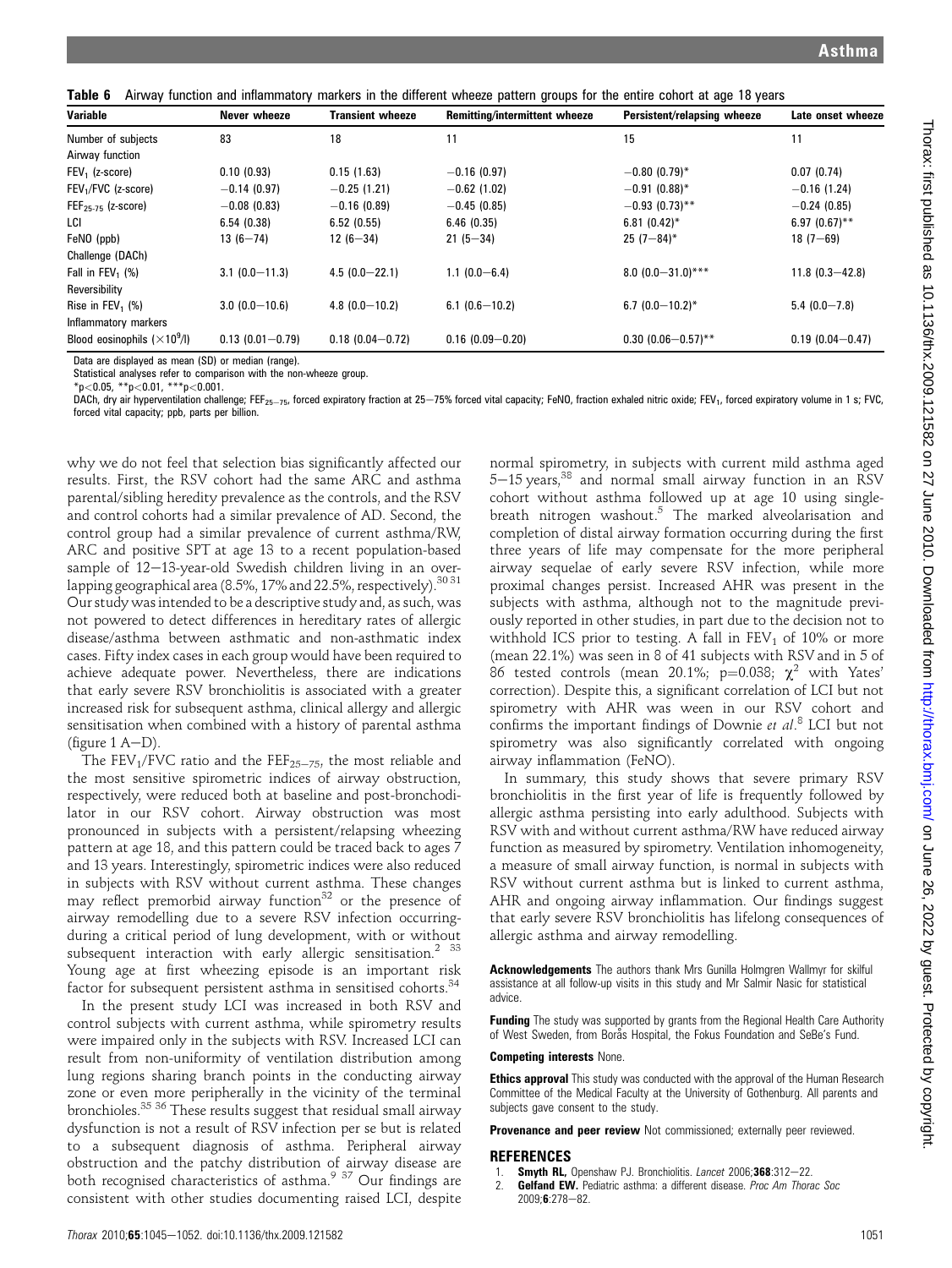- 3. Walton RP, Johnston SL. Role of respiratory viral infections in the development of atopic conditions. Curr Opin Allergy Clin Immunol 2008;8:150-3.
- 4. Stein RT, Sherrill D, Morgan WJ, et al. Respiratory syncytial virus in early life and risk of wheeze and allergy by age 13 years. Lancet  $1999,354.541-5$ .
- 5. Pullan CR, Hey EN. Wheezing, asthma, and pulmonary dysfunction 10 years after infection with respiratory syncytial virus in infancy. BMJ (Clin Res Ed) 1982;284:1665-9.
- 6. **Korppi M, Piippo-Savolainen E, Korhonen K, et al. Respiratory morbidity 20 years** after rsv infection in infancy. Pediatr Pulmonol 2004;38:155-60.
- 7. **Johnson JE,** Gonzales RA, Olson SJ, et al. The histopathology of fatal untreated human respiratory syncytial virus infection. Mod Pathol 2007; $\overline{20}$ :108-19.
- 8. **Downie SR,** Salome CM, Verbanck S, et al. Ventilation heterogeneity is a major determinant of airway hyperresponsiveness in asthma, independent of airway inflammation. Thorax  $2007;62:684-9$ .
- 9. Venegas JG, Winkler T, Musch G, et al. Self-organized patchiness in asthma as a prelude to catastrophic shifts. Nature  $2005:434:777-82$ .
- 10. Juniper EF, Frith PA, Hargreave FE. Airway responsiveness to histamine and methacholine: relationship to minimum treatment to control symptoms of asthma.  $Thorax 1981; 36:575-9.$
- 11. Sigurs N, Bjarnason R, Sigurbergsson F, et al. Asthma and immunoglobulin E antibodies after respiratory syncytial virus bronchiolitis: a prospective cohort study with matched controls. Pediatrics 1995;95:500-5.
- 12. Sigurs N, Bjarnason R, Sigurbergsson F, et al. Respiratory syncytial virus bronchiolitis in infancy is an important risk factor for asthma and allergy at age 7. Am J Respir Crit Care Med 2000;161:1501-7.
- 13. **Sigurs N**, Gustafsson PM, Biarnason R, et al. Severe respiratory syncytial virus bronchiolitis in infancy and asthma and allergy at age 13. Am J Respir Crit Care Med 2005:171:137-41
- 14. Swierkosz EM, Flanders R, Melvin L, et al. Evaluation of the Abbott Testpack RSV enzyme immunoassay for detection of respiratory syncytial virus in nasopharyngeal swab specimens. J Clin Microbiol 1989;27:1151-4.
- 15. Court SD. The definition of acute respiratory illnesses in children. Postarad Med J  $1973:49:771-6.$
- 16. **Ruuskanen O,** Ogra PL. Respiratory syncytial virus. *Curr Probl Pediatr* 1993;23:50—79.<br>17. **American Thoracic Society.** Standardization of spirometry. 1994 undate. American Thoracic Society. Standardization of spirometry, 1994 update. Am J Respir Crit Care Med  $1995:152:1107-36$ .
- 18. Stanojevic S, Wade A, Stocks J, et al. Reference ranges for spirometry across all ages: a new approach. Am J Respir Crit Care Med 2008;177:253-60.
- 19. Cole TJ, Stanojevic S, Stocks J, et al. Age- and size-related reference ranges: a case study of spirometry through childhood and adulthood. Stat Med 2009;28:880-98.
- 20. **Gustafsson PM**, Aurora P, Lindblad A. Evaluation of ventilation maldistribution as an early indicator of lung disease in children with cystic fibrosis. Eur Respir J 2003:22:972-9.
- 21. Schauer U, Hoffjan S, Bittscheidt J, et al. RSV bronchiolitis and risk of wheeze and allergic sensitisation in the first year of life. Eur Respir J 2002;20:1277-83.
- 22. Castro M, Schweiger T, Yin-Declue H, et al. Cytokine response after severe respiratory syncytial virus bronchiolitis in early life. J Allergy Clin Immunol 2008;122:726-33.
- 23. Thomsen SF, van der Sluis S, Stensballe LG, et al. Exploring the association between severe respiratory syncytial virus infection and asthma: a registry-based twin study. Am J Respir Crit Care Med 2009;179:1091-7.
- 24. Wu P, Dupont WD, Griffin MR, et al. Evidence of a causal role of winter virus infection during infancy in early childhood asthma. Am J Respir Crit Care Med 2008:**178**:1123-9.
- 25. Kuehni CE, Spycher BD, Silverman M. Causal links between RSV infection and asthma: no clear answers to an old question. Am J Respir Crit Care Med 2009:179:1079-80.
- 26. Kusel MM, de Klerk NH, Kebadze T, et al. Early-life respiratory viral infections, atopic sensitization, and risk of subsequent development of persistent asthma. J Allergy Clin Immunol 2007:119:1105-10.
- 27. Forton JT, Rowlands K, Rockett K, et al. Genetic association study for RSV bronchiolitis in infancy at the 5q31 cytokine cluster. Thorax 2009;64:345-52.
- 28. Thomsen SF, Stensballe LG, Skytthe A, et al. Increased concordance of severe respiratory syncytial virus infection in identical twins. Pediatrics 2008;121:493-6.
- 29. **Mallia P,** Johnston SL. Respiratory viruses: do they protect from or induce asthma? Allergy 2002;57:1118-29.
- 30. Hesselmar B, Aberg B, Eriksson B, et al. Asthma in children: prevalence, treatment, and sensitization. Pediatr Allergy Immunol 2000;11:74-9.
- 31. **Hesselmar B.** Aberg B. Eriksson B. et al. Allergic rhinoconiunctivitis, eczema, and sensitization in two areas with differing climates. Pediatr Allergy Immunol  $2001 \cdot 12 \cdot 208 - 15$
- 32. Stern DA, Morgan WJ, Wright AL, et al. Poor airway function in early infancy and lung function by age 22 years: a non-selective longitudinal cohort study. Lancet 2007:370:758-64.
- 33. **Illi S**, von Mutius E, Lau S, et al. Perennial allergen sensitisation early in life and chronic asthma in children: a birth cohort study. Lancet 2006;368:763-70.
- 34. Matricardi PM, Illi S, Gruber C, et al. Wheezing in childhood: incidence, longitudinal patterns and factors predicting persistence. Eur Respir J 2008;32:585-92.
- 35. **Crawford AB,** Makowska M, Paiva M, et al. Convection- and diffusiondependent ventilation maldistribution in normal subjects. J Appl Physiol  $1985:59:838-46$
- 36. Paiva M, Verbanck S, van Muylem A. Diffusion-dependent contribution to the slope of the alveolar plateau. Respir Physiol 1988;72:257-70.
- 37. **King GG,** Eberl S, Salome CM, et al. Differences in airway closure between normal and asthmatic subjects measured with single-photon emission computed tomography and technegas. Am J Respir Crit Care Med 1998;158:1900-6.
- 38. Macleod KA, Horsley AR, Bell NJ, et al. Ventilation heterogeneity in children with well controlled asthma with normal spirometry indicates residual airways disease.  $Thorax 2009:64:33-7$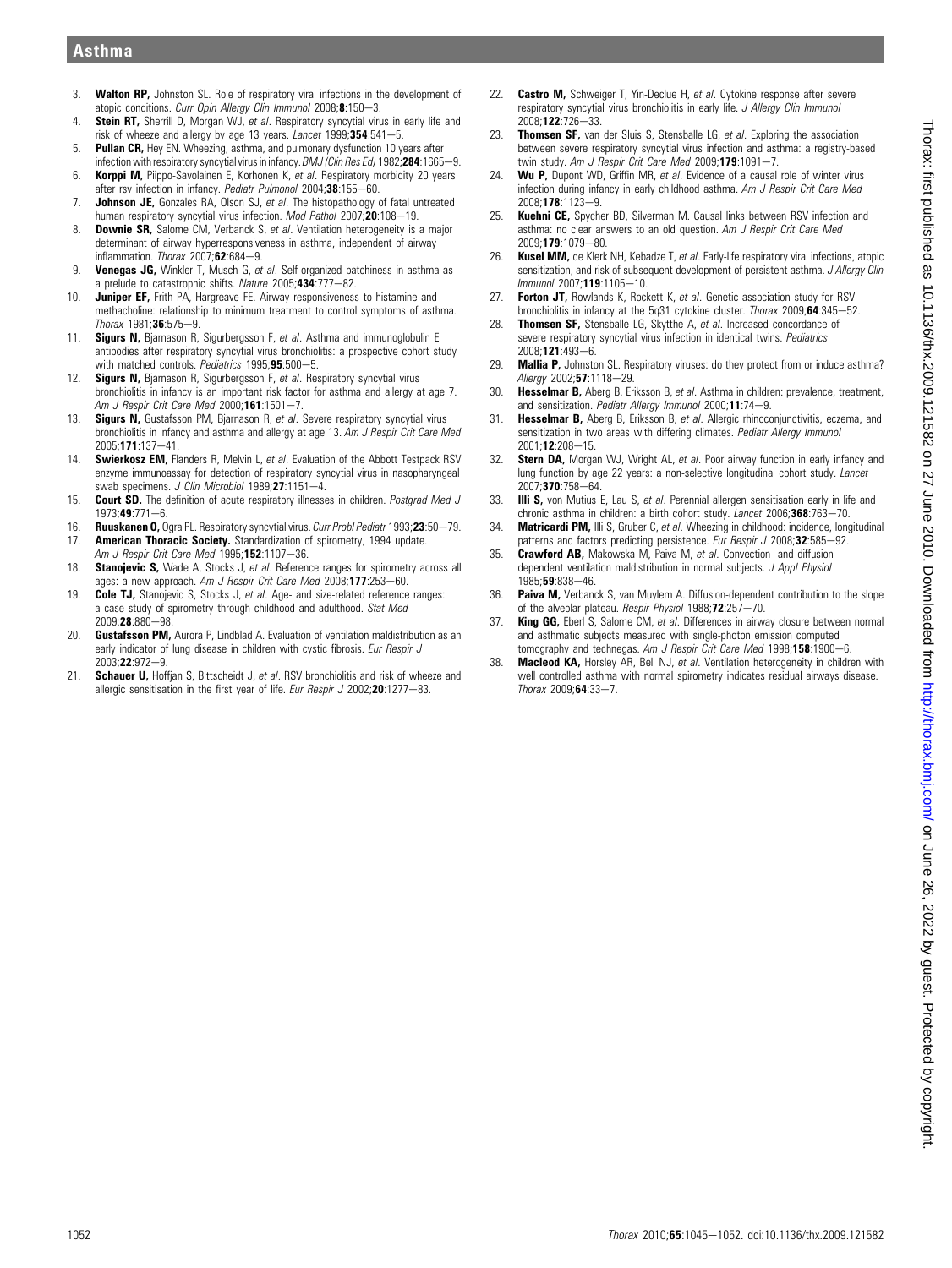## **ONLINE SUPPLEMENT ADDED INFORMATION**

**METHODS** (Additional description of dry air hyperventilation challenge) Isocapnic dry air hyperventilation challenge (DACh) was performed after baseline spirometry at age 13 and 18 years. Dry air containing  $5\%$  CO<sub>2</sub> was breathed at a rate corresponding to resting  $FEV<sub>1</sub>$  x 26 (L/min) for four minutes. An adult size Hans-Rudolph two-way valve was used for the provocations to ensure that no flow limitation would occur.  $FEV<sub>1</sub>$  was measured in triplicate at baseline and in duplicate at 2, 5, and 10 minutes after challenge, and the highest value at each point in time was noted. The maximum fall in  $FEV_1$ , from the baseline value, was calculated. After challenge  $400 \mu$ g of salbutamol was inhaled, via a dry powder inhaler,  $(800 \mu$ g if fall in  $FEV<sub>1</sub>$  was  $\geq$ 10%) and followed by spirometry (in triplicate) 15 minutes later.

| Variable           |        |              |    | <b>RSV</b> |    |    |              |    | Controls       |    |    |
|--------------------|--------|--------------|----|------------|----|----|--------------|----|----------------|----|----|
| Age, yr            |        | $\mathbf{1}$ | 3  | 7          | 13 | 18 | $\mathbf{1}$ | 3  | $\overline{7}$ | 13 | 18 |
| Family history     |        |              |    |            |    |    |              |    |                |    |    |
| Family             | Total  |              | 57 | 70         | 74 | 74 |              | 56 | 65             | 74 | 74 |
| history of         |        |              |    |            |    |    |              |    |                |    |    |
| Atopy              | Parent |              | 49 | 62         | 61 | 65 |              | 46 | 48             | 54 | 56 |
| Family             | Total  |              | 23 | 45         | 50 | 52 |              | 24 | 29             | 35 | 35 |
| history of         |        |              |    |            |    |    |              |    |                |    |    |
| Asthma             | Parent |              | 21 | 34         | 37 | 39 |              | 18 | 20             | 27 | 28 |
| Current smoking in |        | 45           | 45 | 43         | 35 | 42 | 45           | 45 | 39             | 42 | 43 |
| family             |        |              |    |            |    |    |              |    |                |    |    |
| Own smoking        |        |              |    |            |    | 22 |              |    |                |    | 15 |
| Current indoor     |        | 30           | 26 | 45         | 63 | 52 | 38           | 39 | 44             | 74 | 61 |
| furred animals     |        |              |    |            |    |    |              |    |                |    |    |

Table E1. Background factors from age 1 to 18 in the RSV and control cohorts.

Data displayed as percentage (%)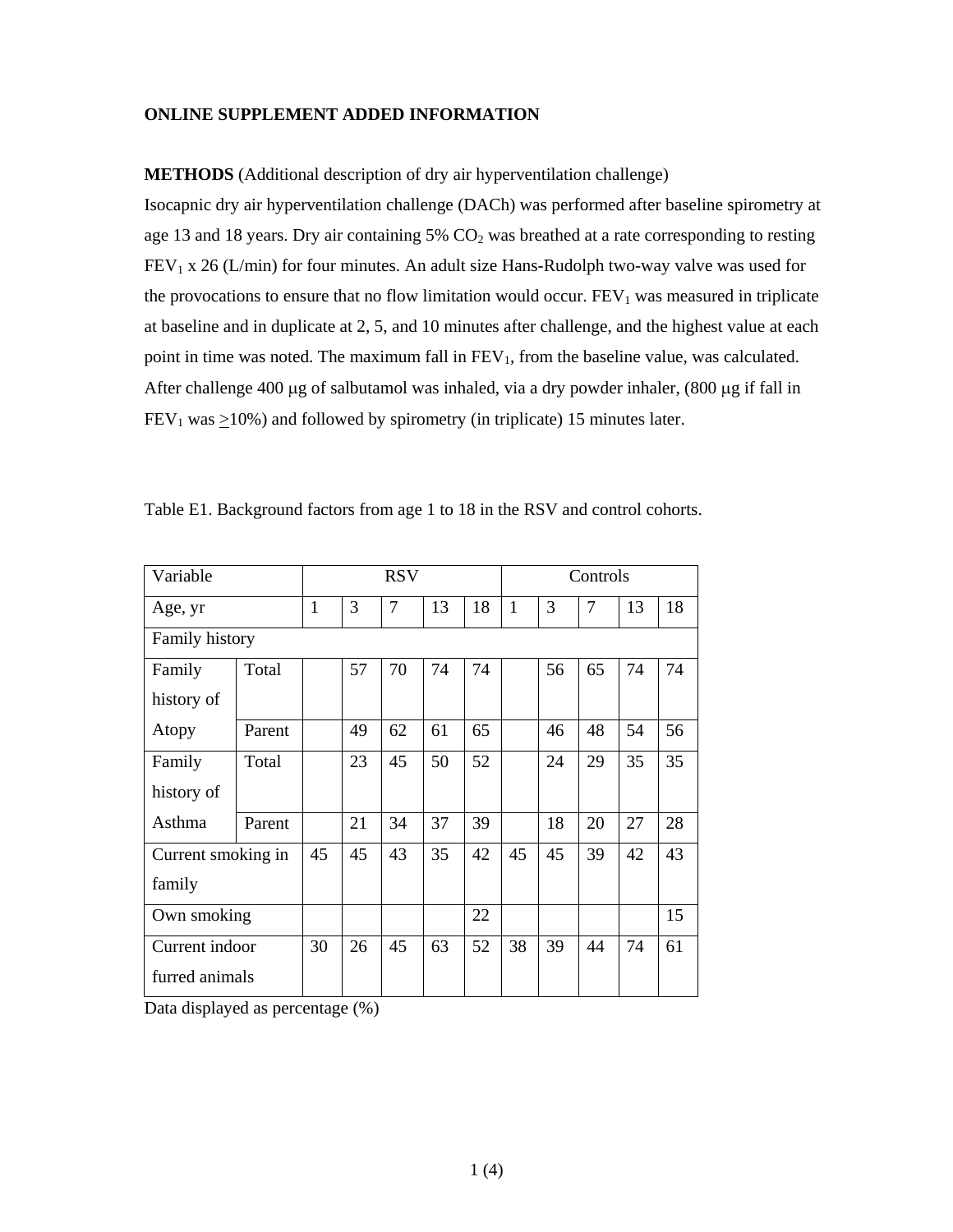**Table E2.** Proportion of tested subjects in the RSV and control cohorts with positive skin prick tests, Phadiatop® tests or raised specific serum IgE antibodies to inhalant allergens at age 18 years.  $HDM =$  house dust mite.

|                             | <b>RSV</b>  | Control      | p-value |
|-----------------------------|-------------|--------------|---------|
|                             | $(n=46)$    | $(n=92)$     |         |
| Skin prick test             |             |              |         |
| Any pollen                  | 16/41 (39%) | 22/85 (26%)  | 0.194   |
| Any animal dander           | 13/40 (33%) | 9/85(11%)    | 0.006   |
| Any HDM                     | 10/40 (25%) | $9/85(11\%)$ | 0.068   |
| Any perennial               | 16/40 (40%) | 12/85 (14%)  | 0.003   |
| Any positive test           | 19/41 (46%) | 26/85 (31%)  | 0.126   |
| <b>Blood</b> samples        |             |              |         |
| Phadiatop <sup>®</sup> test | 23/41 (56%) | 24/85 (28%)  | 0.005   |

**Table E3.** Airway function and inflammatory markers in subjects with vs without current asthma/RW at age 18 years.

|                             | Current        | No current       | 95% CI for difference |
|-----------------------------|----------------|------------------|-----------------------|
|                             | asthma/RW      | asthma/RW        |                       |
|                             | $(n=26)$       | $(n=112)$        |                       |
| Resting                     |                |                  |                       |
| $FEV1$ (z-score)            | $-0.43(0.87)$  | 0.09(1.06)       | $0.07; 0.96*$         |
| $FEV1/FVC$ (z-score)        | $-0.59(1.09)$  | $-0.20(0.98)$    | $-0.04; 0.83$         |
| $FEF25-75$ (z-score)        | $-0.64(0.84)$  | $-0.13(0.84)$    | $0.14; 0.87$ **       |
| <b>LCI</b>                  | 6.88(0.53)     | 6.53(0.41)       | $-0.54; -0.16$ ***    |
| Challenge (DACh)            |                |                  |                       |
| Fall in $FEV_1$ (%)         | 8.5(0.0; 42.8) | 3.1(0.0; 22.1)   | $2.5:8.7***$          |
| Post-bronchodilation        |                |                  |                       |
| Rise in $FEV_1$ (%)         | 5.6(0.0; 10.2) | 3.7(0.0; 10.4)   | 0.0; 3.1              |
| FEV1 (z-score)              | $-0.05(0.88)$  | 0.40(1.08)       | $-0.01; 0.88$         |
| FEV1/FVC (z-score)          | $-0.01(0.94)$  | 0.34(0.94)       | $-0.05; 0.76$         |
| $FEF25-75$ (z-score)        | $-0.05(0.82)$  | 0.33(0.82)       | $0.02; 0.73*$         |
| <b>Inflammatory markers</b> |                |                  |                       |
| FENO (ppb)                  | 18(7; 84)      | 13(5; 74)        | $1:5$ **              |
| Blood eosinophil            | 0.24(0.04;     | 0.14(0.01; 0.79) | $0.04; 0.15$ **       |
| counts $(x10^9/L)$          | 0.57)          |                  |                       |

Definition of abbreviations: LCI= lung clearance index; FENO = fraction exhaled nitric oxide; ppb = parts per billion; DACh = Isocapnic dry air hyperventilation challenge. Data are displayed as mean (SD) or median (range). For normally distributed data differences between the two groups are shown with 95% CI for the mean values and for non-normally distributed data as the 95% CI for the medians. \* p<0.05, \*\* p<0.01, \*\*\* p<0.001.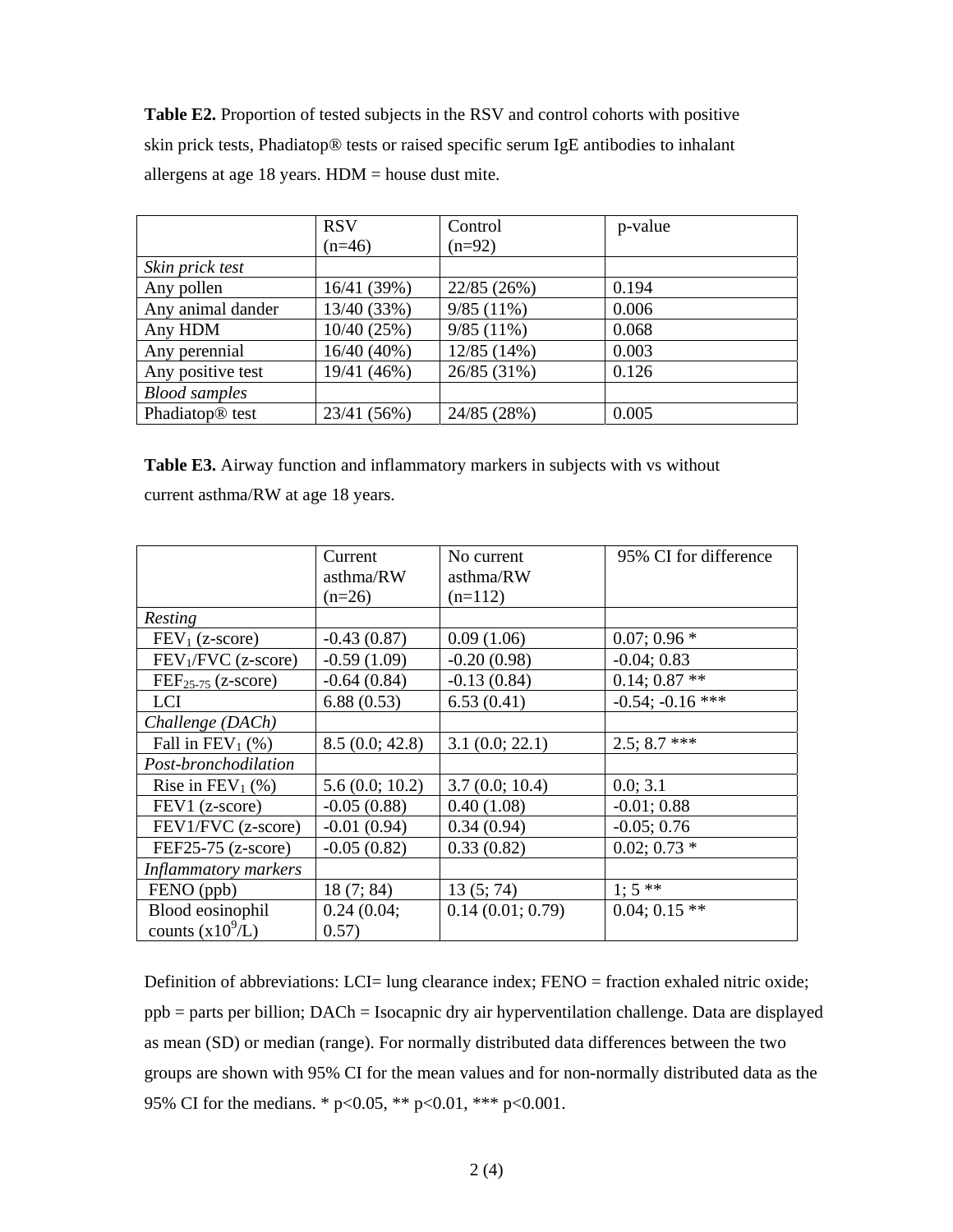|                                              | <b>RSV</b>            |                          |                          | <b>Controls</b>      |                          |                          |  |
|----------------------------------------------|-----------------------|--------------------------|--------------------------|----------------------|--------------------------|--------------------------|--|
|                                              | Asthma/RW<br>$(N=18)$ | No asthma/RW<br>$(N=24)$ | 95% CI for<br>difference | Asthma/RW<br>$(N=8)$ | No asthma/RW<br>$(N=78)$ | 95% CI for<br>difference |  |
| Resting                                      |                       |                          |                          |                      |                          |                          |  |
| $FEV1$ (z-score)                             | $-0.64(0.85)$         | 0.00(0.91)               | $0.09;1.20*$             | 0.05(0.77)           | 0.11(1.11)               | $-0.74; 0.86$            |  |
| $FEV1/FVC$ (z-<br>score)                     | $-0.89(0.82)$         | $-0.53(0.86)$            | $-0.17; 0.90$            | 0.08(1.37)           | $-0.10(1.00)$            | $-0.94; 0.59$            |  |
| FEF <sub>25-75</sub> (z-<br>score)           | $-0.89(0.71)$         | $-0.38(0.75)$            | $0.04; 0.97*$            | $-0.06(0.86)$        | $-0.05(0.85)$            | $-0.62; 0.64$            |  |
| LCI                                          | 6.88(0.63)            | 6.44(0.31)               | $-0.74; -0.14$<br>$**$   | 6.89(0.25)           | 6.56(0.43)               | $-0.64; -0.03*$          |  |
| Challenge<br>(DACh)                          |                       |                          |                          |                      |                          |                          |  |
| Fall in $FEV1$<br>(% )                       | 8.5(0.0; 37.8)        | 3.6(0.0; 9.3)            | 1.0; 12.8 $**$           | 7.5(0.3; 42.8)       | 3.1(0.0; 22.1)           | 0.5; 8.8                 |  |
| Post broncho-<br>dilation                    |                       |                          |                          |                      |                          |                          |  |
| Rise in $FEV1$<br>(% )                       | 6.5(0.0; 10.2)        | 5.4(0.0; 10.5)           | $-1.1; 3.4$              | 2.5(0.0; 9.9)        | 3.1(0.0; 10.4)           | $-2.9; 2.3$              |  |
| $FEV_1$ (z-score)                            | $-0.18(0.79)$         | 0.41(0.81)               | $0.09; 1.10*$            | 0.25(1.05)           | 0.39(1.15)               | $-0.71; 0.99$            |  |
| $FEV1/FVC$ (z-<br>score)                     | $-0.23(0.83)$         | 0.11(0.90)               | $-0.21; 0.88$            | 0.48(1.06)           | 0.41(0.95)               | $-0.77; 0.65$            |  |
| $FEF_{25-75}$ (z-<br>score)                  | $-0.29(0.76)$         | 0.19(0.74)               | $0.10; 0.95*$            | 0.48(0.72)           | 0.37(0.84)               | $-0.73; 0.50$            |  |
| Inflammatory<br>markers                      |                       |                          |                          |                      |                          |                          |  |
| FENO (ppb)                                   | 22(6; 84)             | 13(6; 54)                | $1:25*$                  | 15(7; 51)            | 12(5; 74)                | $-3;17$                  |  |
| <b>Blood</b><br>eosinophils<br>$(x10^{9}/L)$ | 0.33(0.06;<br>0.57)   | 0.16(0.04;<br>0.37)      | $0.04; 0.23**$           | 0.16(0.04;<br>0.31)  | 0.14(0.01;<br>0.79)      | $-0.04; 0.08$            |  |

**Table E4.** Airway function and inflammatory markers RW at age 18 years in RSV subjects with vs without current asthma/RW and in control subjects with vs without current asthma/RW.

Definition of abbreviations: LCI= lung clearance index; FENO = fraction exhaled nitric oxide; ppb = parts per billion; DACh = Isocapnic dry air hyperventilation challenge. Data are displayed as mean (SD) or median (range). For normally distributed data differences between the two groups are shown with 95% CI for the mean values and for non-normally distributed data as the 95% CI for the medians. \*  $p<0.05$ , \*\*  $p<0.01$ .